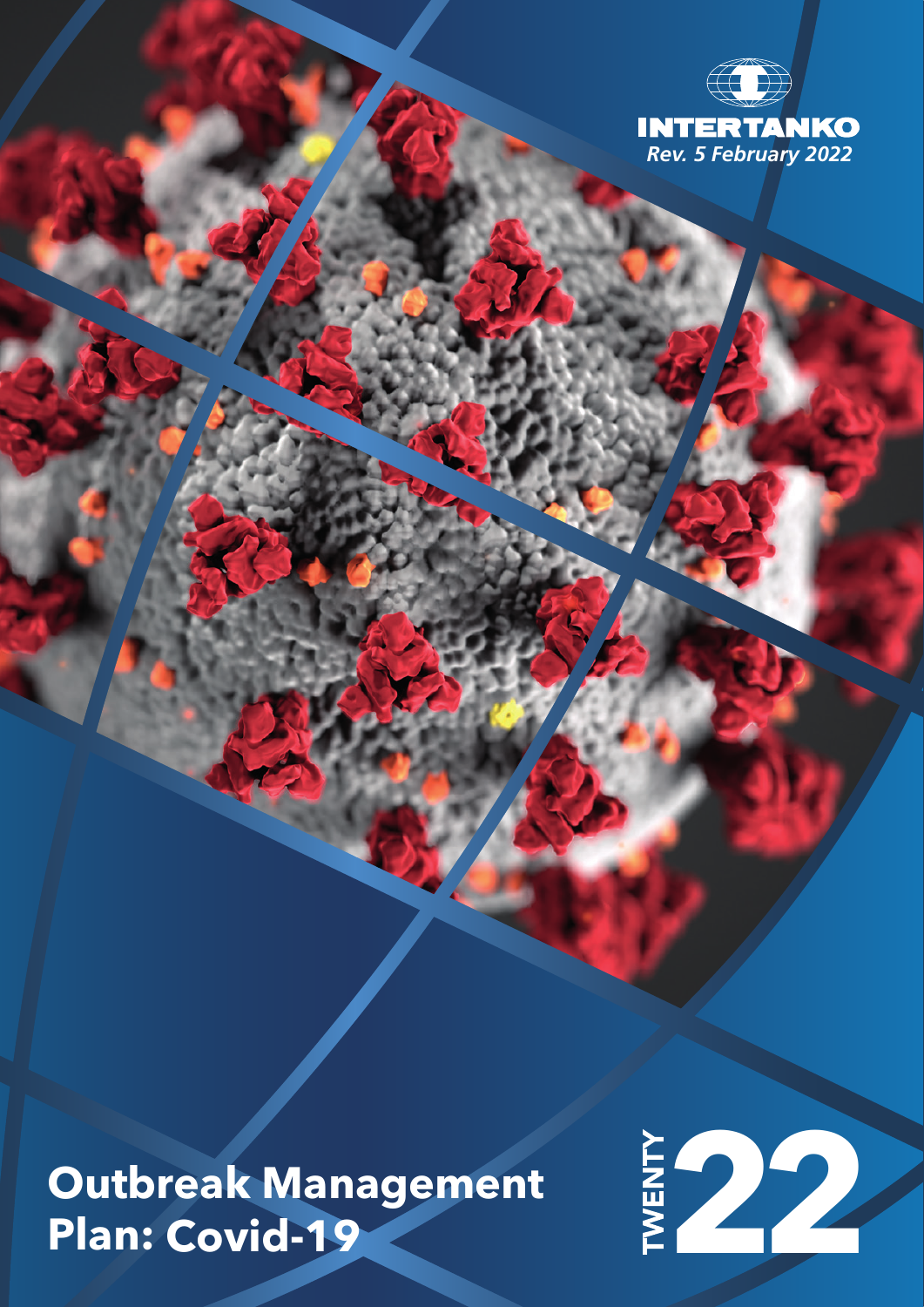

# **Outbreak Management Plan: Covid-19**

All rights reserved. No part of this publication may be reproduced in any material form (including photocopying or storing it in any medium by electronic means and whether or not transiently or incidentally to some other use of this publication) without the written permission of INTERTANKO. Applications for INTERTANKO's written permission to reproduce any part of this publication should be addressed to the publisher.

#### © INTERTANKO 2022

While every effort has been made to ensure that the information contained in this publication is correct, neither the authors nor INTERTANKO can accept any responsibility for any errors or omissions or any consequences resulting therefrom.

No reliance should be placed on the information or advice contained in this publication without independent verification.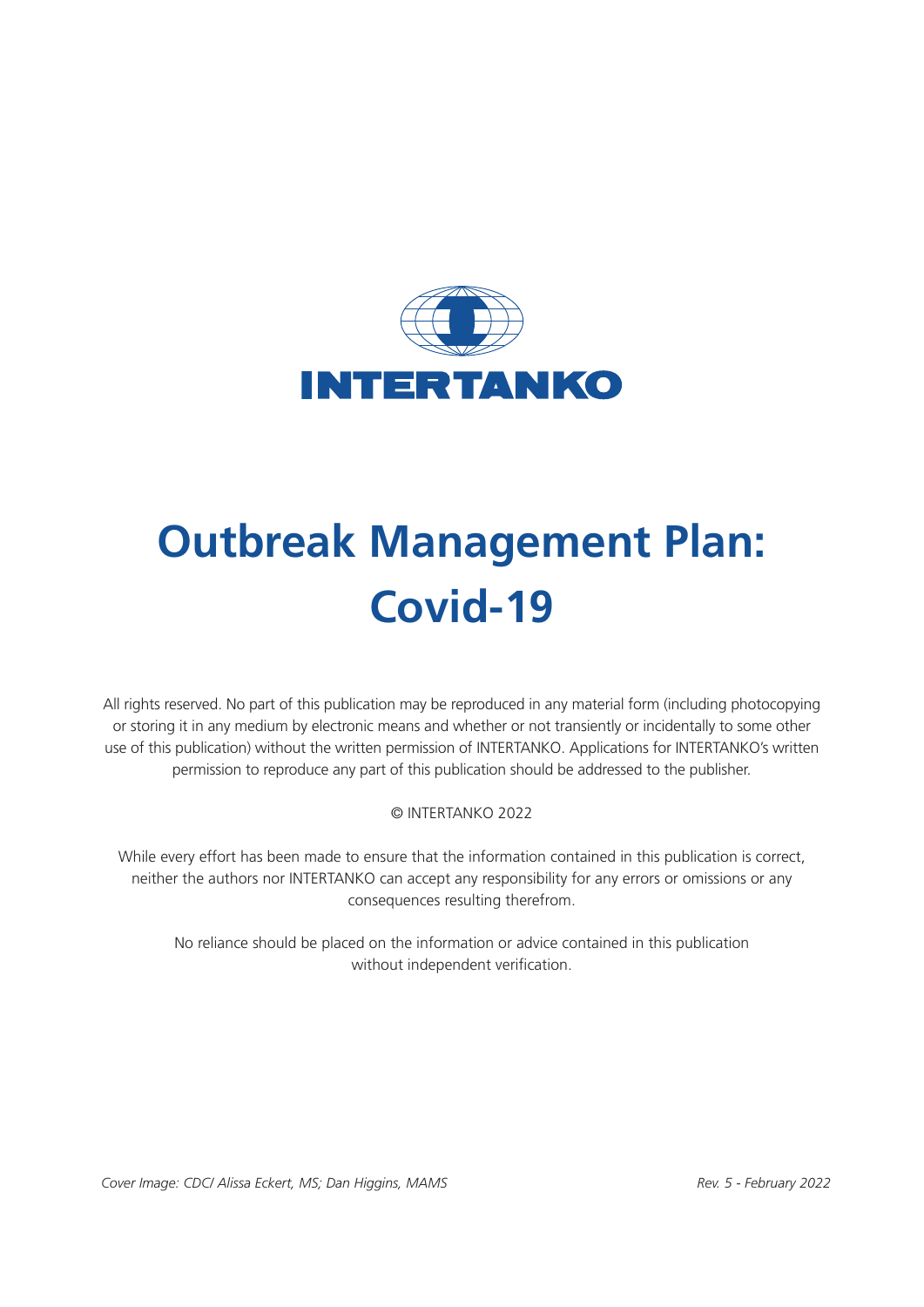## **Contents**

| <b>Introduction</b><br>Note on Version 5                    | 3<br>3  |
|-------------------------------------------------------------|---------|
| Symptoms of Covid-19 from the World Health Organization     | 4       |
| <b>Basic protective measures against Covid-19</b>           | 4       |
| <b>Personal Protective Equipment</b>                        | 5       |
| Prior to calling at port                                    | 5       |
| <b>Declaring Covid-19 infections</b>                        | 5       |
| Ships with suspected or confirmed cases on board            | 5       |
| <b>Precautions with Pilot on board</b>                      | 7       |
| <b>Precautions with Private Maritime Security Guards or</b> | 8       |
| Ship-to-Ship personnel on board                             |         |
| When in port                                                | 8       |
| <b>Cargo operations</b>                                     | 10      |
| <b>Repair and dry dock operations</b>                       | 10      |
| <b>Signing off and on seafarers</b>                         | 11      |
| <b>Vaccinated seafarers</b>                                 | 12      |
| <b>Suspected case</b>                                       | $12 \,$ |
| <b>Test validity</b>                                        | 13      |
| <b>Medical waste disposal</b>                               | 14      |
| <b>Medical repatriation</b>                                 | 14      |
| <b>On-going monitoring</b>                                  | 15      |
| <b>Crew training</b>                                        | 15      |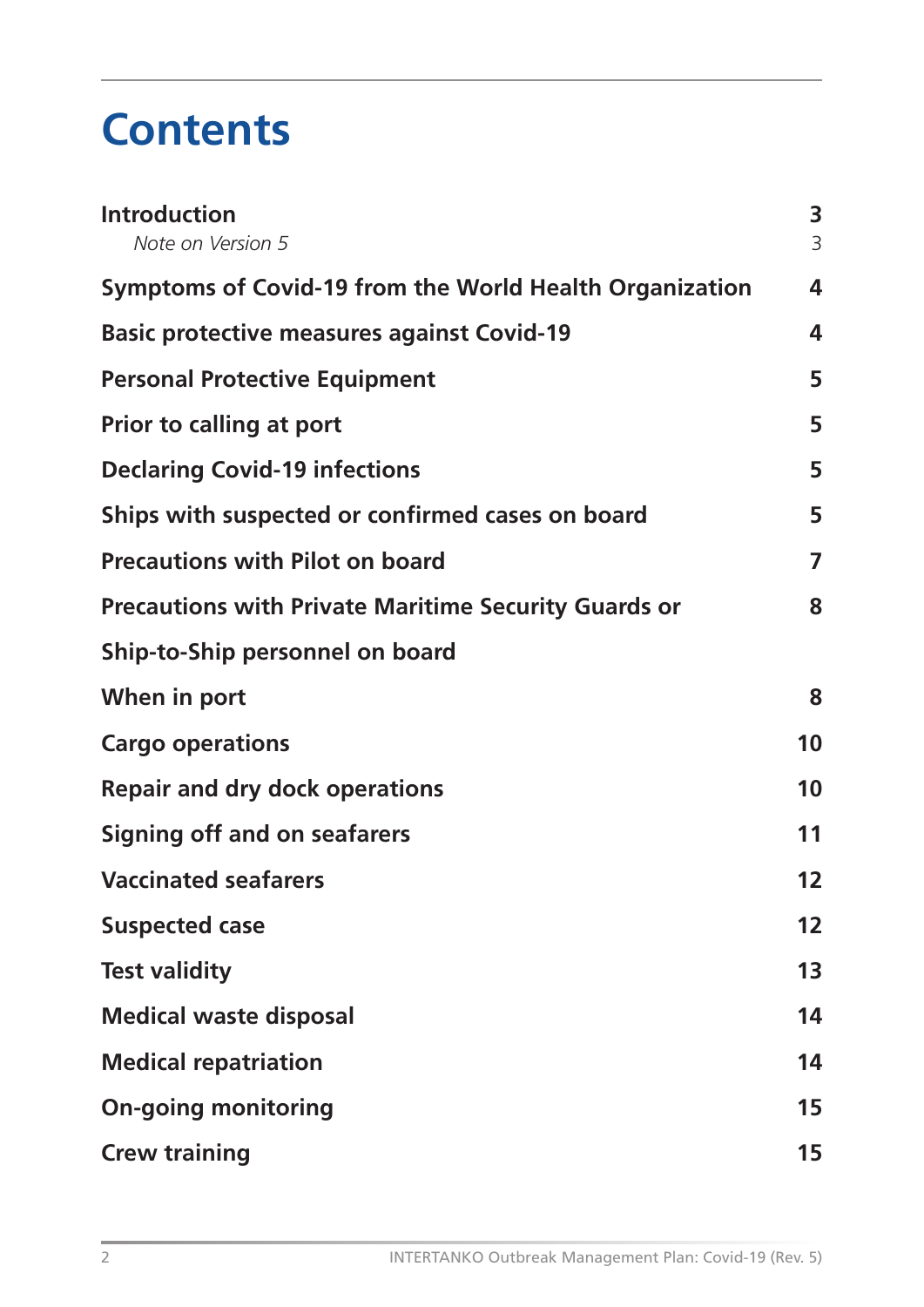### **Introduction**

This document outlines the plans and procedures to be put in place to prepare a ship for shore personnel to come on board and to protect seafarers from the dangers posed by the Coronavirus disease (Covid-19). This includes potential exposure from shore personnel and the actions to take in the event of a suspected case on board.

This guidance should be read in conjunction with the International Chamber of Shipping (ICS) published *Coronavirus (Covid-19) Guidance for Ship Operators for the Protection of the Health of Seafarers, Coronavirus (COVID-19): Vaccination for Seafarers and Shipping Companies: A Practical Guide, Coronavirus (COVID-19): Roadmap for Vaccination of International Seafarers, Coronavirus (COVID-19): Protocols to Mitigate the Risks of Cases On Board Ships, Coronavirus (COVID-19): Seafarer Shore Leave Principles, Coronavirus (COVID-19): Legal, Liability and Insurance Issues arising from Vaccination of Seafarers,* International Maritime Organization (IMO) published Circular Letter No.4204/Add.16 *Coronavirus (COVID 19) – COVID-19 related guidelines for ensuring a safe shipboard interface between ship and shore-based personnel*, and IMO published *Industry Recommended Framework of Protocols for Ensuring Safe Ship Crew Changes and Travel During the Coronavirus (COVID-19) Pandemic* MSC.1/Circ.1636/Rev.1. Reference should also be made to additional guidance issued by IMO in the Circular Letter 4204 series:

#### **http://www.imo.org/en/MediaCentre/HotTopics/Pages/Coronavirus.aspx**

#### *Note on Version 5:*

The main updates relate to the revised symptom list, shipboard safe distancing replacing physical distancing, reiteration of principles that the ship should be able to continue operating with positive cases on board, acceptance of an anti-gen test for PMSC and STS operators, and reporting of historical infections and procedures to follow for vaccinated seafarers who test positive.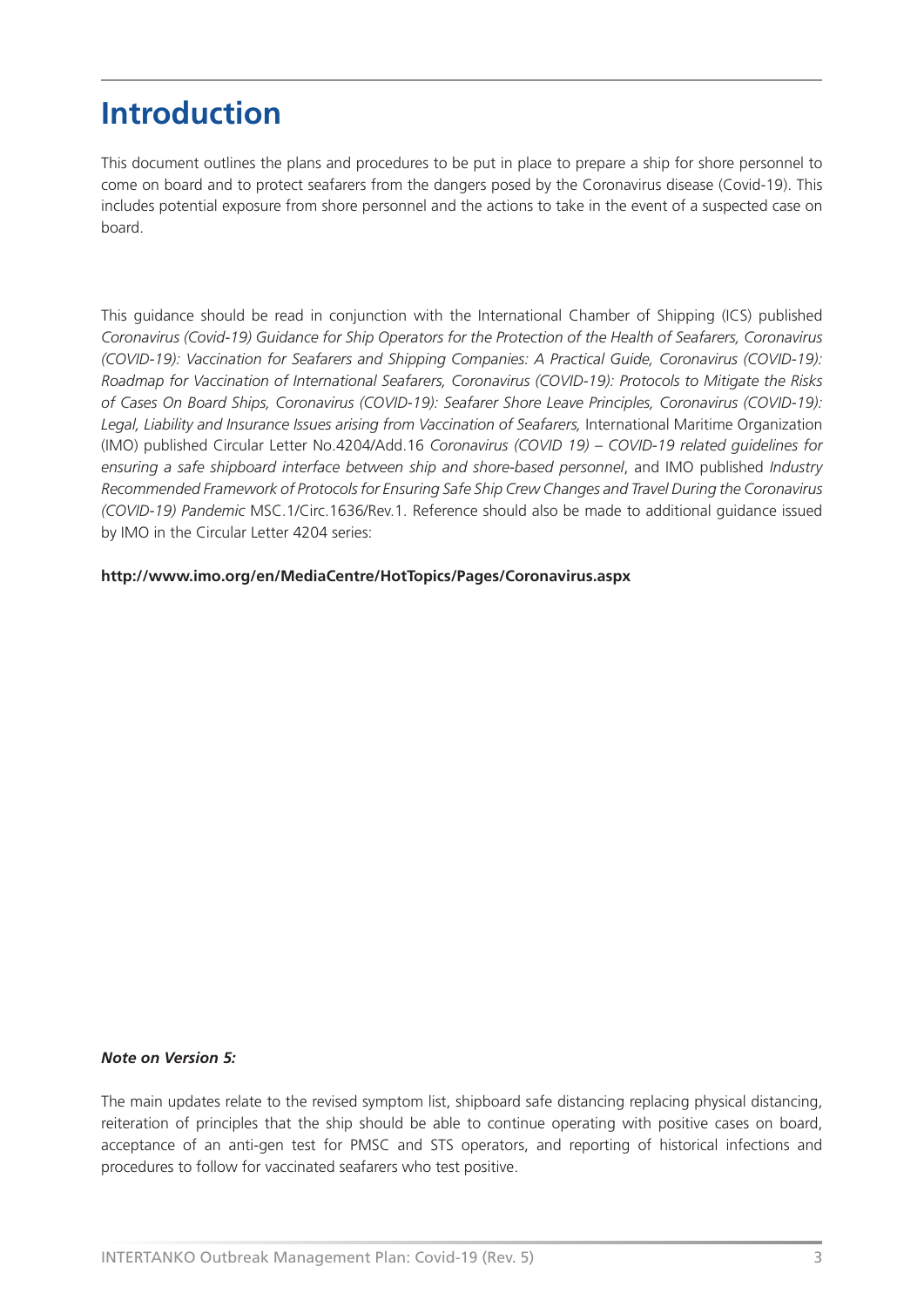#### **Symptoms of Covid-19 from the World Health Organization**

The World Health Organization (WHO) states that the Covid-19 virus affects different people in different ways. The time from the initial contact with the virus until symptoms start can range from 1-14 days and is usually 3-6 days, depending on the variant of the virus. In more severe cases, symptoms usually worsen 5-10 days after the onset of the illness and medical care is required. Many people who are infected do not exhibit any symptoms, or symptoms may only be mild. The two main transmission routes for Covid-19 are respiratory droplets and contact. Respiratory droplets are generated when an infected person coughs or sneezes. Any person in close contact (within 1-2m) with someone with respiratory symptoms (coughing, sneezing) is at risk of exposure to potentially infective respiratory droplets. Droplets may also land on surfaces where Covid-19 could remain viable; thus, the immediate environment of an infected individual can be a source of contact transmission.

The WHO states that the common symptoms include:

- fever
- fatique
- cough

Other symptoms can include:

- aches and pains
- nasal congestion
- sore throat
- nausea, vomiting or diarrhoea
- conjunctivitis
- headache
- loss or change in taste or smell
- a rash on skin, or discolouration of fingers or toes
- chills or dizziness
- muscle or joint pain

#### Serious symptoms:

- difficulty breathing or shortness of breath
- chest pain or pressure
- loss of speech or movement

The WHO advises that a person should seek immediate medical attention if they have serious symptoms.

Some seafarers who are infected may not show any symptoms and so cleanliness and shipboard self-distancing (SSD) are key to reducing the spread of the disease. SSD involves keeping at least one metre from another person and maintaining physical and respiratory hygiene.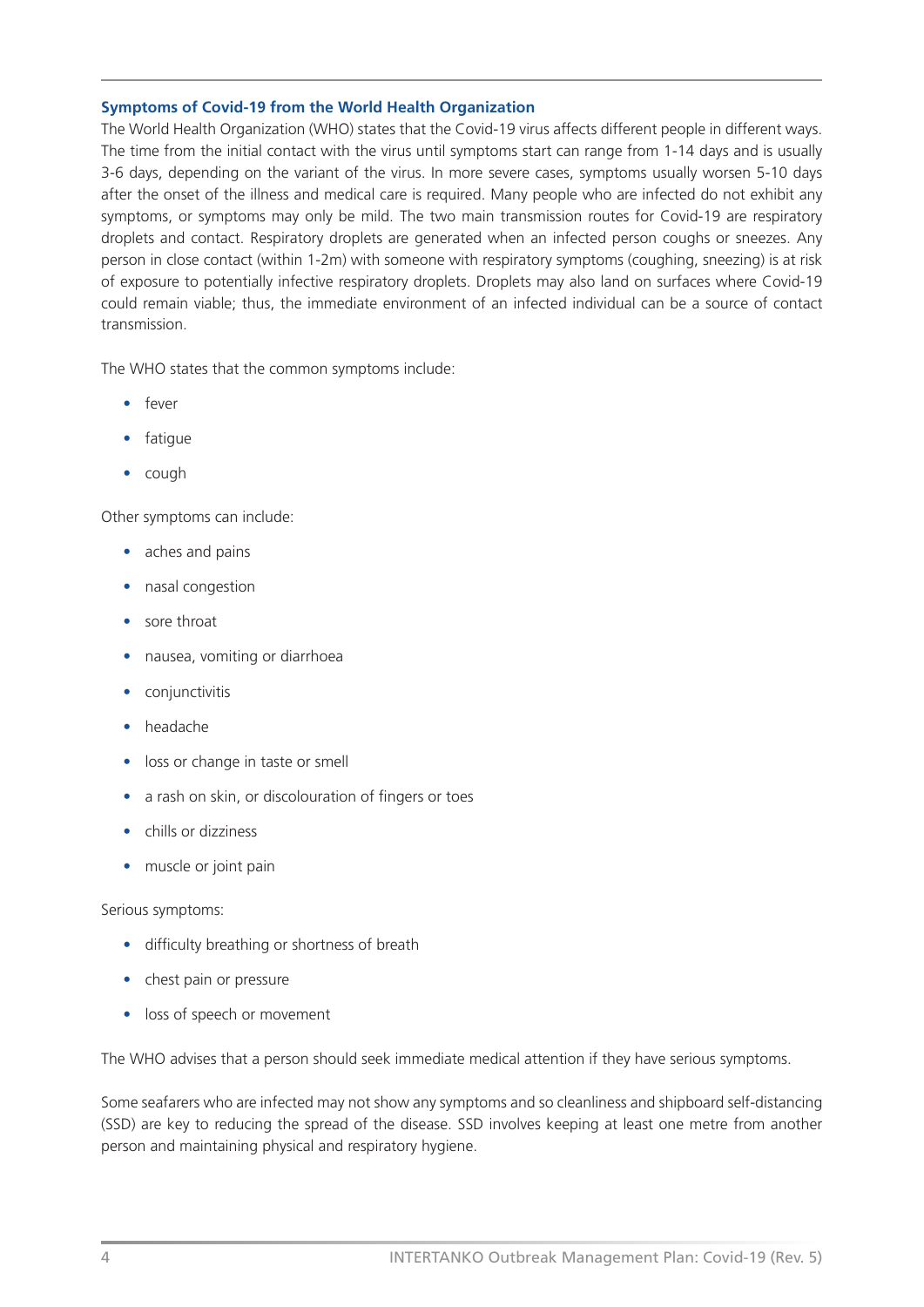#### **Basic protective measures against Covid-19**

The following protective measures are derived from general advice provided by the WHO and based upon the ICS guidance:

- Frequent hand washing by crew using soap and water or alcohol-based hand rub for 20 seconds;
- Avoidance of touching the face including mouth, nose and eyes with unwashed hands (in case hands have touched surfaces contaminated with the virus);
- Seafarers should cover their nose and mouth with a disposable tissue when sneezing, coughing, wiping and blowing the nose, then dispose of the used tissue immediately;
- If a tissue is not available, crew should cover their nose and mouth and cough or sneeze into a bent elbow;
- All used tissues should be disposed of promptly into a waste bin;
- Seafarers should aim to maintain SSD and keep at least one metre (or three feet) distance from other people, particularly those that cough or sneeze or may have a fever. If they are too close, other crew members can potentially breathe in the virus; and
- A medical log should be maintained.

#### **Personal Protective Equipment**

Some ports will require all personnel who come into contact with shore workers to wear extensive amounts of personal protective equipment (PPE). SSD measures should prevent the need to wear PPE during routine activities. Where SSD cannot be maintained, all persons should wear a medical mask. For the gangway watch, the use of a N95 respirator mask, or medical mask and gloves is recommended as the watch may come into contact with infected persons. Medical masks should conform to ASTM F2100, EN 14683, or equivalent standards.

The WHO advises the following on the use of face masks:

- In settings where SSD cannot be achieved, the wearing of non-medical masks can provide a benefit. Additionally, where SSD cannot be achieved and there is an increased risk of infection and/or negative outcomes (due to vulnerable persons in the area) then medical masks will provide protection. They will also be efficient in rooms with poor or unknown ventilation where it is not easy to determine the quality of ventilation, which depends on the rate of air change, recirculation and outdoor fresh air. When in doubt, it's safer to simply wear a mask.
- When choosing a fabric mask, check for filtration, breathability and fit. Fabric masks should be made of three layers of materials. Inner layer – absorbent material, such as cotton. Middle layer – non-woven non-absorbent material, such as polypropylene. Outer layer – non-absorbent material, such as polyester or polyester blend. Checks should be made prior to purchase to make sure that masks also meet national performance standards.
- Perform hand hygiene before putting on the mask.
- Inspect the mask for tears or holes, and do not use a damaged mask.
- Place the mask carefully, ensuring it covers the mouth and nose, adjust to the nose bridge and tie it securely to minimise any gaps between the face and the mask. If using ear loops, ensure these do not cross over as this widens the gap between the face and the mask.
- Avoid touching the mask while wearing it. If the mask is accidentally touched, perform hand hygiene.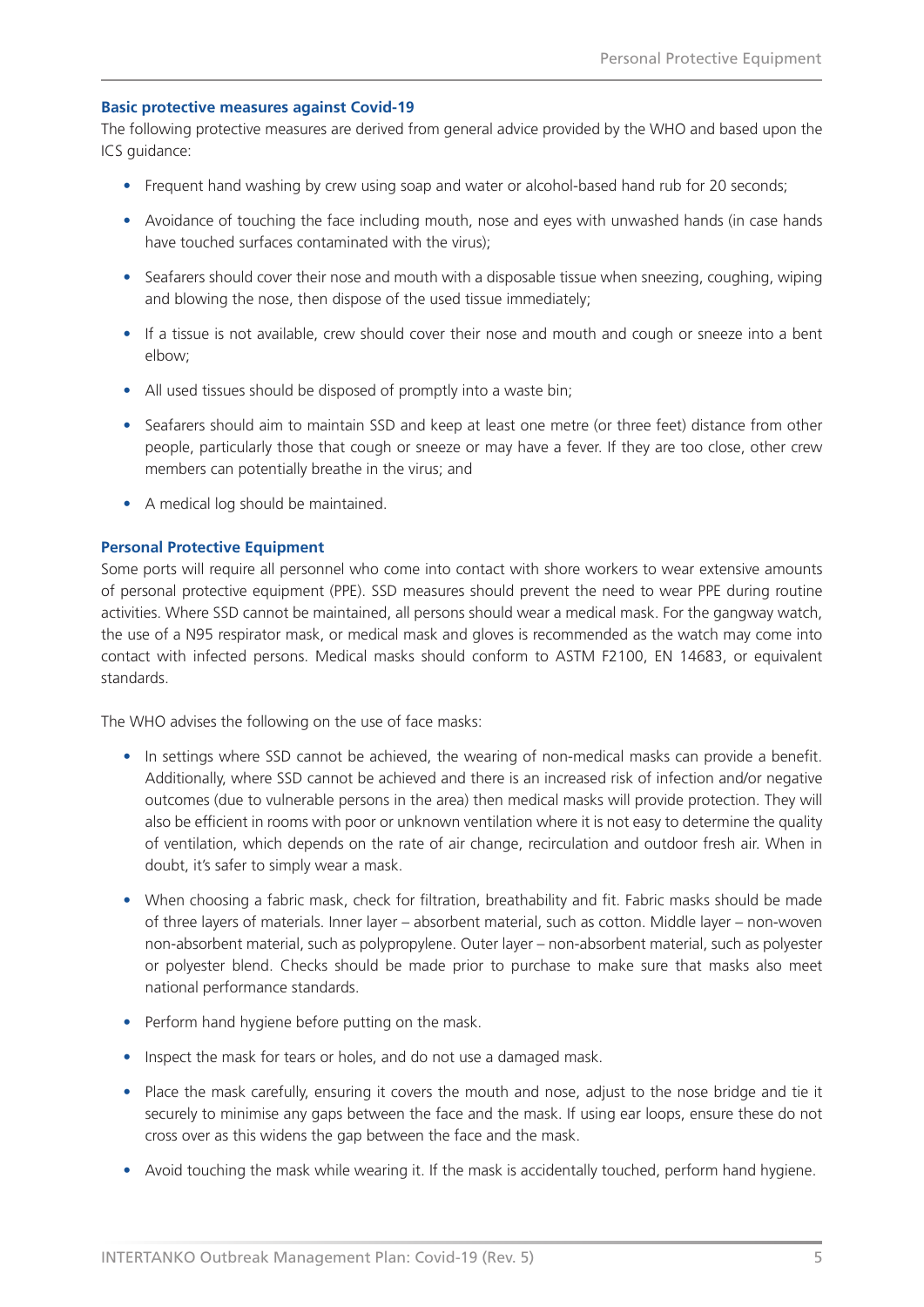- Remove the mask using the appropriate technique. Do not touch the front of the mask, but rather untie it from behind.
- Replace the mask as soon as it becomes damp with a new clean and dry mask.
- Either discard the mask or place it in a clean plastic resealable bag where it is kept until it can be washed and cleaned. Do not store the mask around the arm or wrist or pull it down to rest around the chin or neck.
- Perform hand hygiene immediately after discarding a mask.
- Do not re-use a single-use mask.
- Discard single-use masks after each use and properly dispose of them immediately upon removal.
- Do not remove the mask to speak.
- Do not share your mask with others.
- Wash fabric masks in soap or detergent and preferably hot water (at least 60° Centigrade/140° Fahrenheit) at least once a day. If it is not possible to wash the masks in hot water, then wash the mask in soap/detergent and room temperature water, followed by boiling the mask for one minute.
- Masks with exhalation valves should not be used. These masks are intended for industrial workers to prevent dust and particles from being breathed in as the valve closes on inhale. However, the valve opens on exhale, which may allow any virus to pass through the valve opening. This makes the mask ineffective at preventing the spread of Covid-19 or any other respiratory virus.

#### **Prior to calling at port**

Prior to calling any port of an affected country, the Master should ensure that accurate port information and vessel Estimated Time of Arrival (ETA) is sent to the office to gather adequate information and update on Covid-19 from all concerned parties to mitigate the risk, take appropriate precautions and comply with local requirements, which may include the use of additional PPE and declaration requirements. For ships interfacing with port facilities such as having shore-based personnel from cargo terminals to come onboard, some ports may require additional requirements such as having the ship remain anchored for a period of observation or Covid-19 testing for the crew before the ship can commence with its intended activities in port.

#### **Declaring Covid-19 infections**

Ships should comply with the International Health Regulations (2005) and complete the Maritime Declaration of Health form prior to arrival. This form states the following:

#### *Are you aware of any condition on board which may lead to infection or spread of disease?*

Masters should declare active Covid-19 infections and unless local rules require, there should be no need to report historical infections where the seafarer has fully recovered. The period of reporting is missing from this question, but the form is for the last voyage and this should be taken as the time period. Where the voyage has lasted for longer than 30 days, then the reporting period should not be more than 30 days. Ships may also report the vaccination status of the seafarers on board.

#### **Ships with suspected or confirmed cases on board**

The Master must alert the authorities in the event that Covid-19 is suspected on board and seek professional medical advice. In assessing whether a crew member has been exposed to Covid-19, the exposure history should be looked at, in particular whether anyone has joined the vessel in the previous 14 days and what port calls have been undertaken.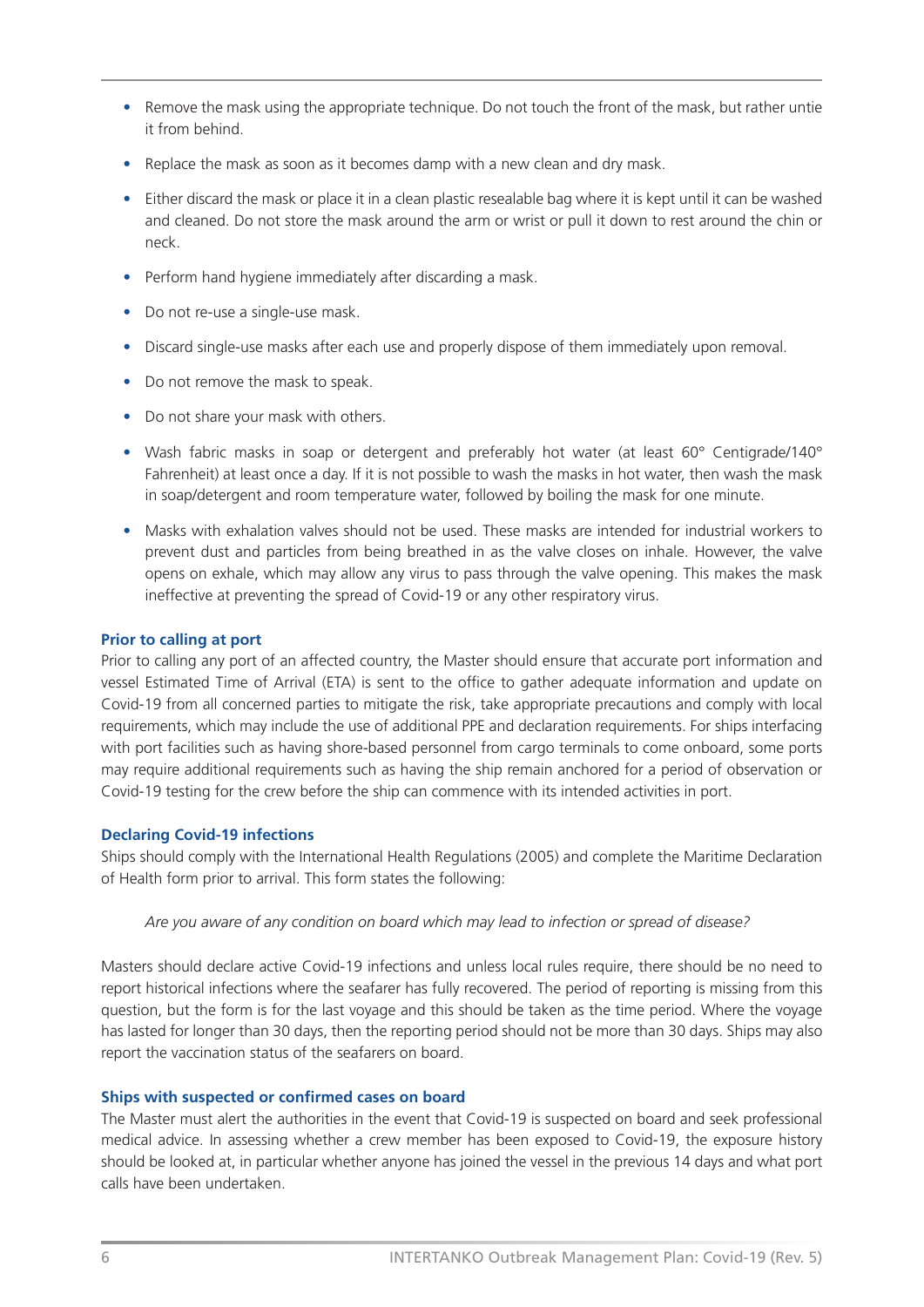If a seafarer is found to be infected with the virus on board, the ship should still be allowed to undertake routine operations. Article 28, paragraph 2 of the WHO's International Health Regulation (2005), states that ships or aircraft shall not be refused free pratique by States Parties for public health reasons; in particular, they shall not be prevented from embarking or disembarking, discharging or loading cargo or stores, or taking on fuel, water, food and supplies. Article 43 of the International Health Regulations further reinforced this such that local health measures shall not be more restrictive for ships.

The IMO reiterates this principle in Circular Letter No.4204/Add.23 where it states:

When a ship reports a suspected or confirmed case of COVID-19 onboard, the relevant authorities in the port or coastal State are recommended to:

.1 Permit ship operations to commence and proceed as planned and in accordance with the relevant procedures of the port or terminal.

In many countries, local authorities are requiring all vessels to report the temperature and condition of a vessel's crew before entry into the port. IMO CL 4204/Add.14 recommends that all seafarers who are leaving the vessel should check their temperature twice daily and keep records as they may be required for a number of days before disembarkation.

The provisions contained in the Ship Security Plan, which provide a framework for establishing preventive measures related to limited and unauthorised access, may also be effective in preventing the spread of the virus to ships and seafarers. These include conducting a risk assessment prior to entry into an affected port, assessing the preventive measures taken by those ports, and diligent application of access controls. Such measures may serve to support other actions aimed at preventing the spread of Covid-19 and thus enhance the safety of seafarers and persons with whom they may come into contact.

#### **Precautions with Pilot on board**

In the hour prior to Pilot boarding, wipe down the entire bridge with disinfectant (chart table, instruments, chairs, helm, entire console, windows, etc). The cleaning should be repeated after the departure of the Pilot.

Ensure that new disposable gloves and masks are readily available in order to supply the Pilot (if required) after their embarkation, which should be worn until their disembarkation. Remote temperature gauging of the Pilot (using a non-contact thermometer) should be undertaken and boarding should not be allowed if the readings are above 37.3 degrees Celsius. The normal range for human temperature is between 36 and 37 degrees Celsius. The WHO advises that a temperature above 37.3 degrees Celsius is symptomatic of a low fever and is the trigger for the additional steps to be taken. Other administrations may apply different temperature values as the trigger, ranging from 37.5 to 38 degrees Celsius. Taking into account the tolerances on the thermometers when used in open spaces subject to the ambient weather conditions, 37.3 degrees Celsius is provided here as it is the lowest temperature and so provides the greatest margin of safety.

Handshakes and other physical contact must be avoided. SSD between Pilot and bridge personnel should be in place at all times. Where SSD cannot be maintained, all persons should wear a medical mask.

Any crew member entering the bridge (including the Pilot) should thoroughly wash their hands prior to entering the bridge. To facilitate this, the toilet located next to the bridge should have all necessary sanitising materials. Pilots may bring their own sanitising materials, but these should also be provided by the ship and made available for all bridge team members to use frequently.

Throughout the transit, all personnel on the bridge (including the Pilots) are encouraged to regularly wipe down any surface and equipment they come into contact with, such as pens/pencils, binoculars, radar control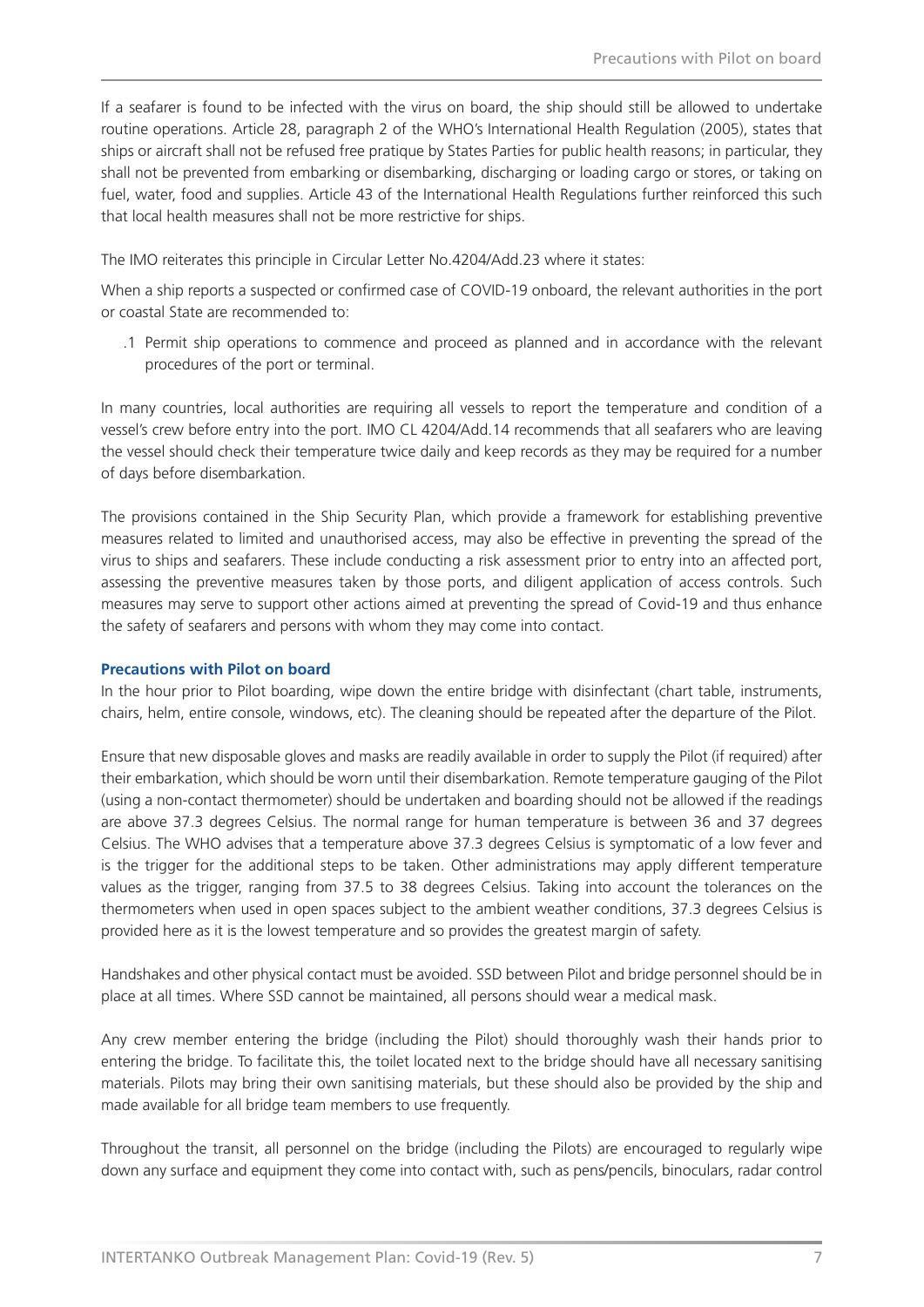panels, Electronic Chart Display and Information System (ECDIS) control panels, Portable Pilot Units (PPUs), VHF radios, chairs, handrails, etc.

If the Pilot is in a non-critical area of navigation and feels that they may need to cough or sneeze, they are encouraged to step to the bridge wing or exterior of the wheelhouse and do so in an open environment away from other individuals. If the area of navigation or layout of wheelhouse does not permit this action, then the individual shall cover their mouth/nose and orient themselves in a direction away from other individuals. When safe to do so, they shall proceed with wiping down of the surfaces in their immediate vicinity. The same applies to all ship's personnel attending the bridge.

Only essential personnel should be allowed in the wheelhouse.

Eating while on the bridge should be prohibited and the Pilot service informed of this prior to their boarding.

#### **Precautions with Private Maritime Security Guards or Ship-to-Ship personnel on board**

The company, when engaging the services of a Private Maritime Security Company (PMSC) or conducting ship-to-ship (STS) operations, should undertake due diligence and ascertain the steps taken by the PMSC or STS provider to prevent onward transfer of the virus. Prior to joining a ship, the PMSC or STS provider should provide the following for each of their personnel:

- A certificate attesting to a medically supervised negative polymerase chain reaction (PCR) test with a negative result issued 48 hours prior to joining; or
- A certificate attesting to a medically supervised anti-gen test with a negative result issued 48 hours prior to joining; or
- Record of quarantine for 14 days before joining; or
- A vaccination certificate and associated booster dose.

The vessel should follow the same precautions as for Pilots boarding the ship. However, as the personnel will be sailing with the vessel, SSD and cleanliness will be key. After the personnel have disembarked, their accommodation should be thoroughly cleaned.

The company must inform the PMSC or STS provider if any seafarer falls ill with a fever, flu-like symptoms or tests positive for Covid-19 within two weeks of the departure of their personnel. Similarly, the PMSC or STS provider must inform the company if any of their personnel fall ill with a fever, flu-like symptoms or test positive for Covid-19 within two weeks of departing the ship and consequently all seafarers on board should have an anti-gen test at the earliest point.

#### **When in port**

The social and personal benefits of shore leave to seafarers cannot be understated. Shore leave allows seafarers to be, temporarily at least, physically and mentally detached from their work environment and to access items and services that are not normally available on board. Seafarers should enjoy their right to shore leave subject to strict respect of any public health measures applicable to the local population and following all precautionary measures including PPE & Sanitation. INTERTANKO, working with other industry associations, has developed shore leave guidance in compliance with regulation 2.4.2 of the Maritime Labour Convention (MLC) and this guidance should be followed.

Where ports prevent shore leave, alternative means for bringing relief items or services from shore to the ship should be considered. However, efforts should be made to work with shore authorities to allow shore leave, particularly for vaccinated seafarers.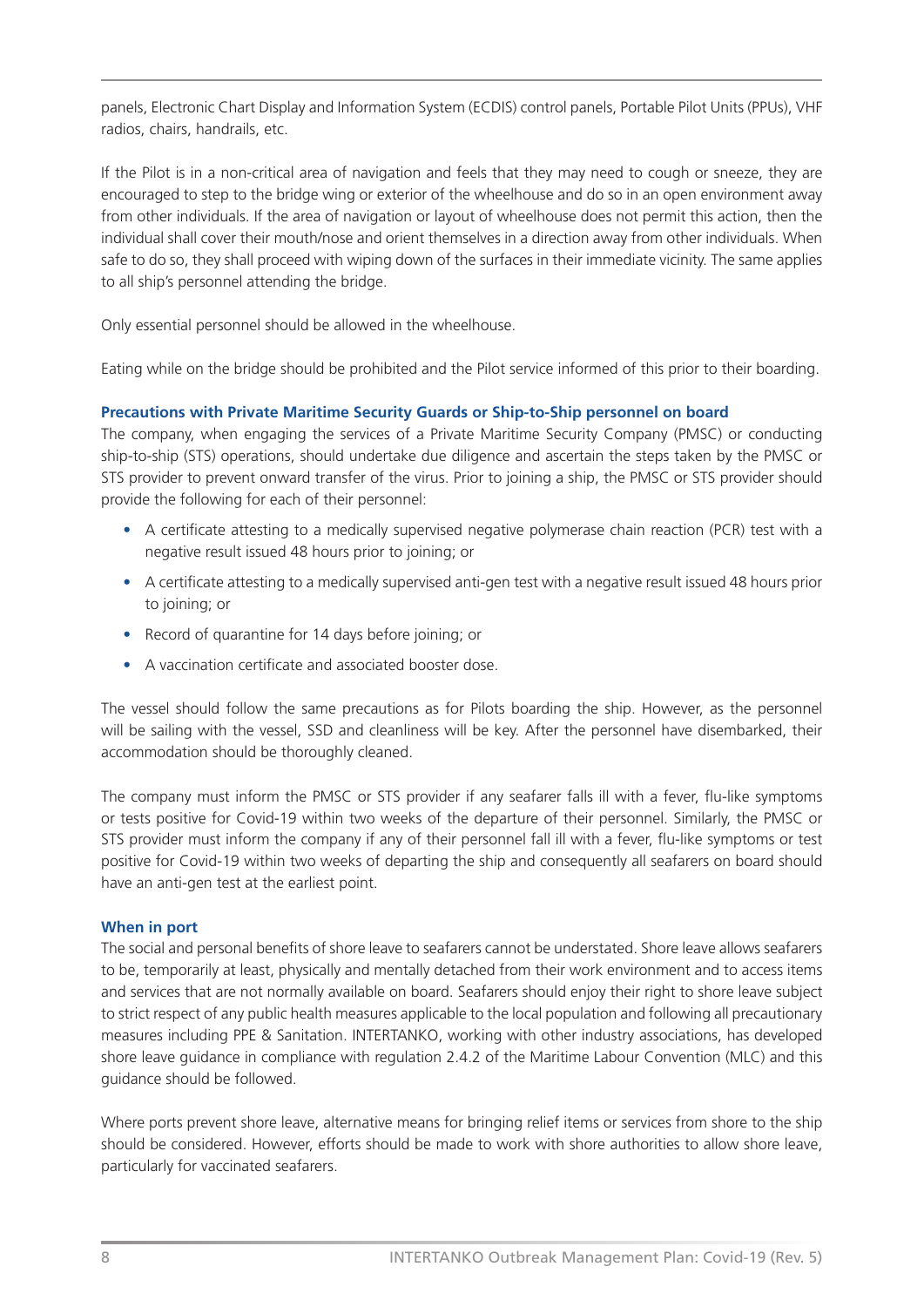Furthermore, during the port stay, there should be minimal interpersonal exchanges with persons from ashore, avoiding contact with people who show symptoms of flu or high temperature and taking care of personal hygiene, including more frequent handwashing, etc. The primary means to prevent transmission of the virus is to maintain SSD.

Encourage the terminal to use all available electronic and radio-controlled devices (phone, VHF, email) for the ship- shore interface.

The key points are:

- Ship's staff exposure on main deck must maintain SSD. PPE to be worn as required. Care should be taken that the PPE in use must also comply with that needed for the handling of the cargo.
- If any shore person exhibits a fever or flu-like symptoms then they need to depart the vessel at the earliest possible time.

Crew to frequently clean hands by using alcohol-based hand rub or soap and water.

Gangway watch shall have to take remote temperature gauging of those coming on board (using a noncontact thermometer) and should not allow entry if the readings are above 37.3 degrees Celsius. Generally, thermometers carried on board are of the probe type. Companies should make every effort to provide noncontact thermometers for this purpose. Where clinical non-contact thermometers are of a non-intrinsically safe type, those boarding should be escorted to a safe area where their temperature may be monitored. SIRE inspectors have issued observations when non-intrinsically safe equipment is used in non-gas safe environments and so it is important to conduct temperature readings in a safe area. According to the WHO, scanning for temperature is not 100% effective as some infected people show no symptoms initially and some do not develop symptoms for up to 10 days.

In general:

- No handshaking or any physical contact.
- No shore personnel should enter internal spaces of the vessel and accommodation doors should be locked.
- In the event that shore personnel do need to enter the accommodation, then they should be escorted throughout, maintain SSD and wash their hands frequently.
- Have available at the gangway sanitising and disinfectant material for shore personnel when boarding.
- Food must not be brought on board by shore personnel. Shore personnel should not, where possible, eat on board.
- Have a dedicated space and/or toilet for the use of shore personnel, which should be cleaned and disinfected afterwards upon vessel departure.
- Shore embarkation ladders/gangways: It is recommended that no crew member should come in direct contact with any shore equipment including shore gangways and ladders.

Berthing / unberthing – cargo or bunkering operations:

• Officers and crew involved in such operations must take all precautions relating to wearing the relevant PPE and especially after un-berthing, taking into consideration that the terminal's staff have come into contact with heaving lines, rope lines etc. After sailing, these lines should not be used again for 72 hours or should be washed down using soapy water and all accommodation, public spaces, corridors, handrails, toilet etc are to be properly disinfected.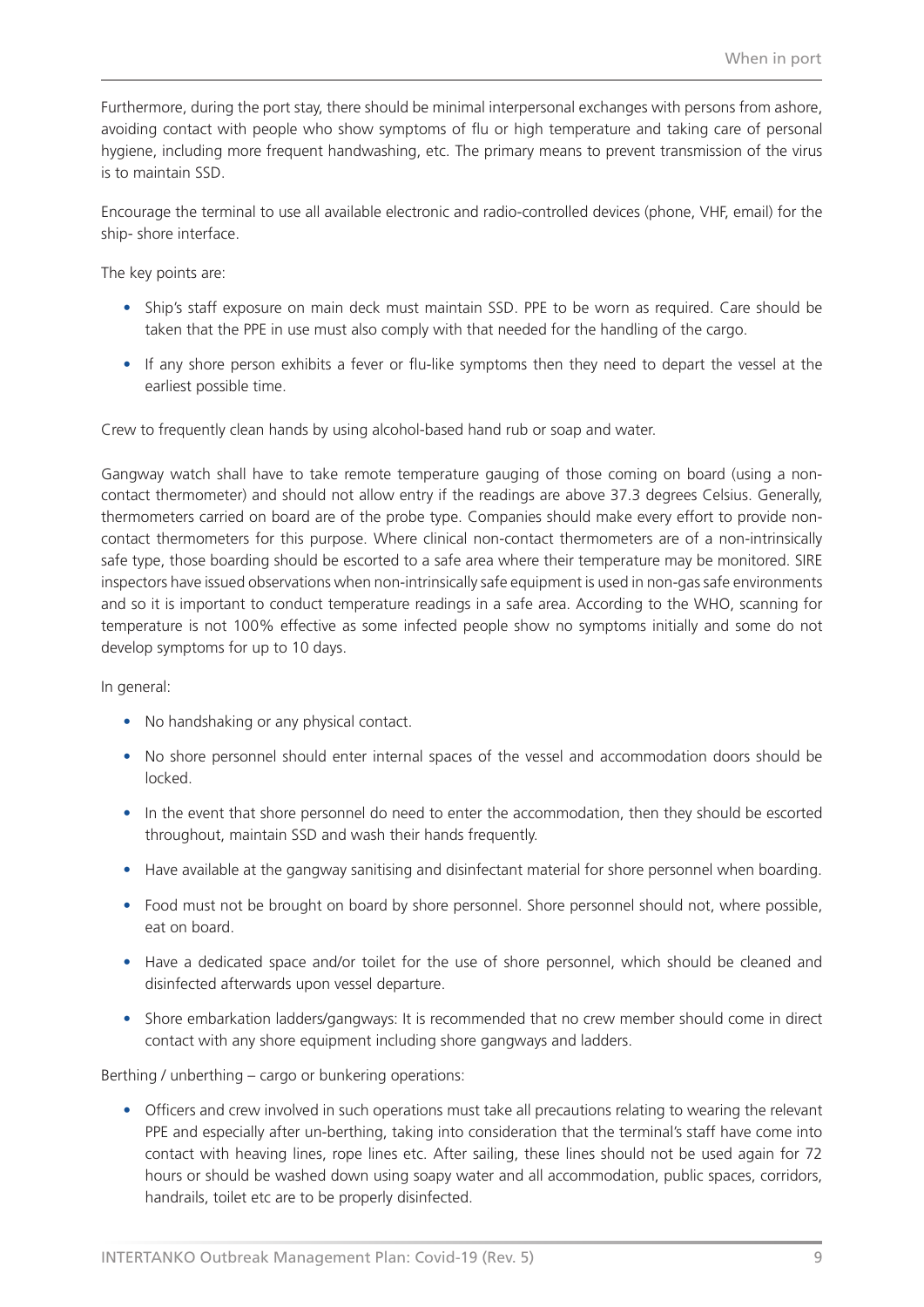- Reduce physical contact with shore personnel and exchange documents via email wherever possible.
- Any produced garbage/litter originated from shore should be disposed of in a dedicated drum and landed prior to departure, if allowed, by shore. Otherwise it should be kept isolated.
- Following departure from port, monitor daily all ship staff's temperature.
- On-signing crew luggage should be handled with gloves and cleaned thoroughly.

#### **Cargo operations**

Tanker operations often require loading masters, cargo surveyors and other personnel to be on board. They interact with the ship's crew in the following ways:

- During the ship-shore safety and cargo meeting.
- The signing and exchange of ship-shore checklist.
- The use of the shore portable radio as part of the ship-shore communication protocol.
- Connection of manifolds.
- The use by the surveyor or the loading master of ship's tank tables and cargo manual.
- Review of cargo monitors and gauging systems.

Similar precautionary measures as mentioned above for bridge procedures with the Pilot on board shall be exercised in all common/ controlled areas such as cargo control room, meeting room and mess room. SSD should continue.

Some ports may require the cargo and bunkering operations to be carried out in a "contactless" manner. Exchange and transmission of information and documents will be required to be done electronically via email or telephone. For transferring and operation of physical equipment such as transfer hoses, connections etc. and other situations where shore-based personnel must board the ship, the ship may be required to set up a segregation protocol to minimise interactions. This may involve providing the layout of the ship with clear demarcation of work areas for shipboard personnel and shore personnel that allow both groups to work without the need for them to interact with each other.

The International Safety Guide for Tankers and Terminals (ISGOTT) Ship-Shore Safety Checklist should also be thoroughly reviewed and implemented in view of such a situation where no terminal personnel are allowed to board the ship for the cargo operations. This ISGOTT checklist should best be countersigned by a terminal representative with a note that they did not board the ship. The ship operator may also like to consider consulting their P&I Club to seek its views on the operator's Risk Assessment addressing the potential hazards and mitigation measures for this situation. A Letter of Protest may also be prepared beforehand for issuance as appropriate.

In addition, some ports may require shore workers to be on a regular testing programme or to be fully vaccinated before allowing them to commence work onboard ships. Ship operators may be required to keep full and proper records of all shore personnel embarking and disembarking the ship, for the purpose of contact tracing by local authorities.

#### **Repair and dry-dock operations**

During periods in repair yards, shore workers will need to gain access to the ship. Some countries may impose the requirement for all crew on board the ship to take Covid-19 tests before departure from the last port of call and also additional Covid-19 tests on arrival before the ship can be allowed to enter the shipyard.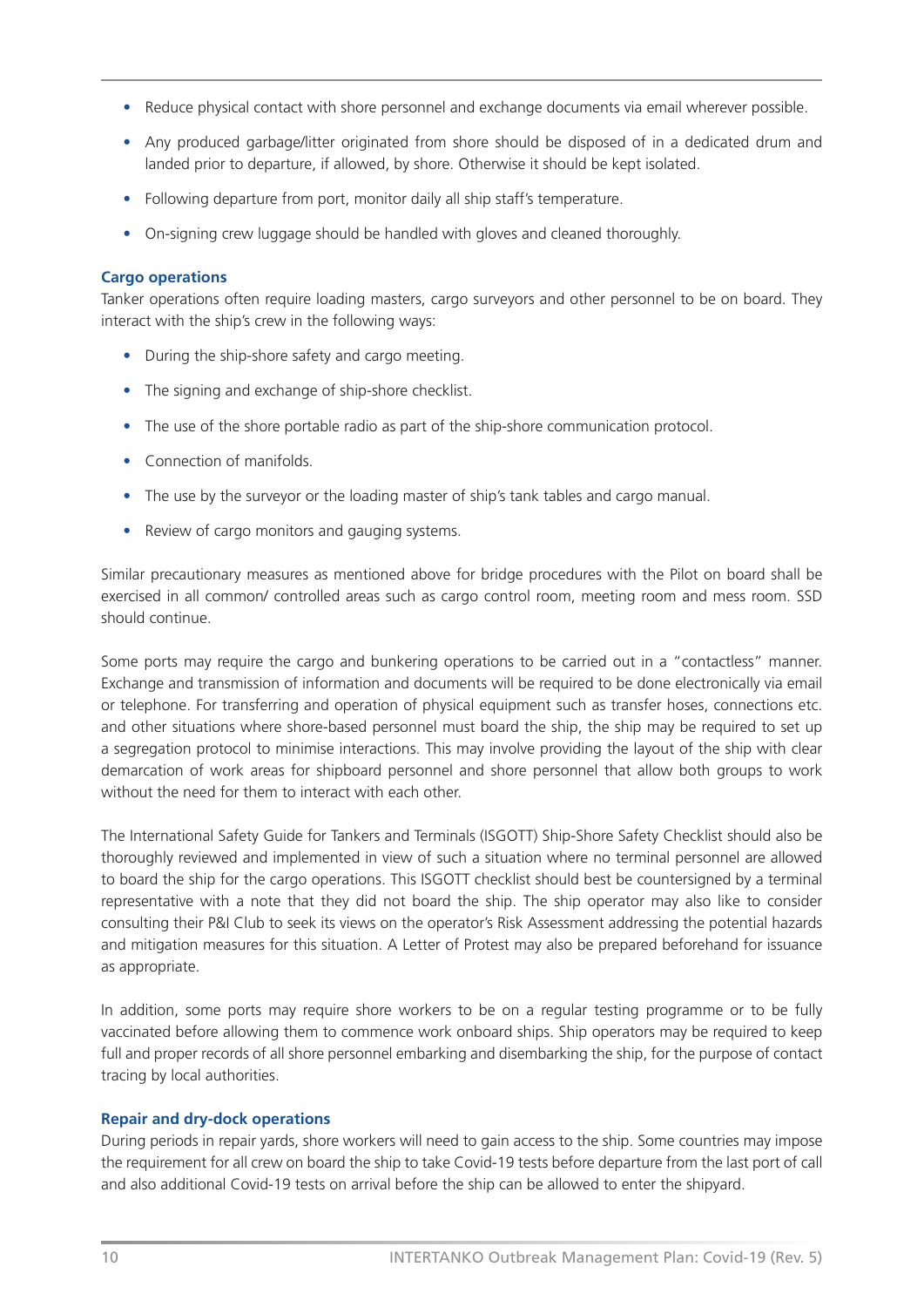The company and repair facilities should ensure that no workers exhibiting symptoms be allowed onboard. The repair facility is responsible for ensuring that all workers are free of the virus and that they complete a health declaration form prior to being engaged on the ship.

The ship, company and repair facilities should agree on the placement of a monitoring station prior to boarding of the ship where the temperatures of the workers can be monitored. If the temperature readings are above 37.3 degrees Celsius, the worker should not be allowed onboard. A one-way system should be in use and where possible two gangways should be used, one for boarding, another for disembarkation. If only one is available, then flow should be carefully managed.

The following additional measures should be in place:

- No handshaking or any physical contact.
- No shore personnel should enter internal spaces of the vessel and accommodation doors should be locked.
- In the event that shore personnel do need to enter the accommodation, then they should be escorted throughout, maintain SSD and wash their hands frequently.
- Have available at the gangway sanitising and disinfectant material for shore personnel when boarding.
- Food must not be brought on board by shore personnel. Shore personnel should not eat on board.
- If eating onboard cannot be avoided, then an area where the shore personnel can consume their food with their own utensils should be set up and shore personnel should remove their waste from the ship.
- Have a dedicated space and/or toilet for the use of shore personnel, which should be cleaned and disinfected afterwards upon vessel departure.
- Shore embarkation ladders/gangways: It is recommended that no crew member should come in direct contact with any shore equipment including shore gangways and ladders.

If it is intended for crew change to take place as part of the ship repair, dry docking or newbuilding schedule, the circumstances and requirements may differ from that of a crew change during normal port calls. For example, some ports impose a strict timeline requiring new crew to depart with the ship within a certain number of days of joining. A ship that has been delayed in its drydocking or delivery schedule may face challenges to meet such tight timelines.

#### **Signing off and on seafarers**

This section should be read in conjunction with MSC.1/Circ.1636/Rev.1. Seafarers joining or departing ships should comply with the protocols contained in this circular. This Circular recommends that all seafarers who are leaving or joining the vessel should check their temperature twice daily and keep records as this may be required for a number of days before embarkation or disembarkation. Prior to entry into port, the crew manager should ensure that crew changes can take place, taking into account local regulations. In considering crew changes, the manager must ensure that flights are operating and this includes transits in third countries.

The seafarer signing off or on should keep with them documents showing that they are seafarers whilst transiting borders. Such documents should assist in their transit.

In case of issues passing through borders, the seafarer should have the emergency contact telephone number for the consulate of their nationality for each country that they are passing through.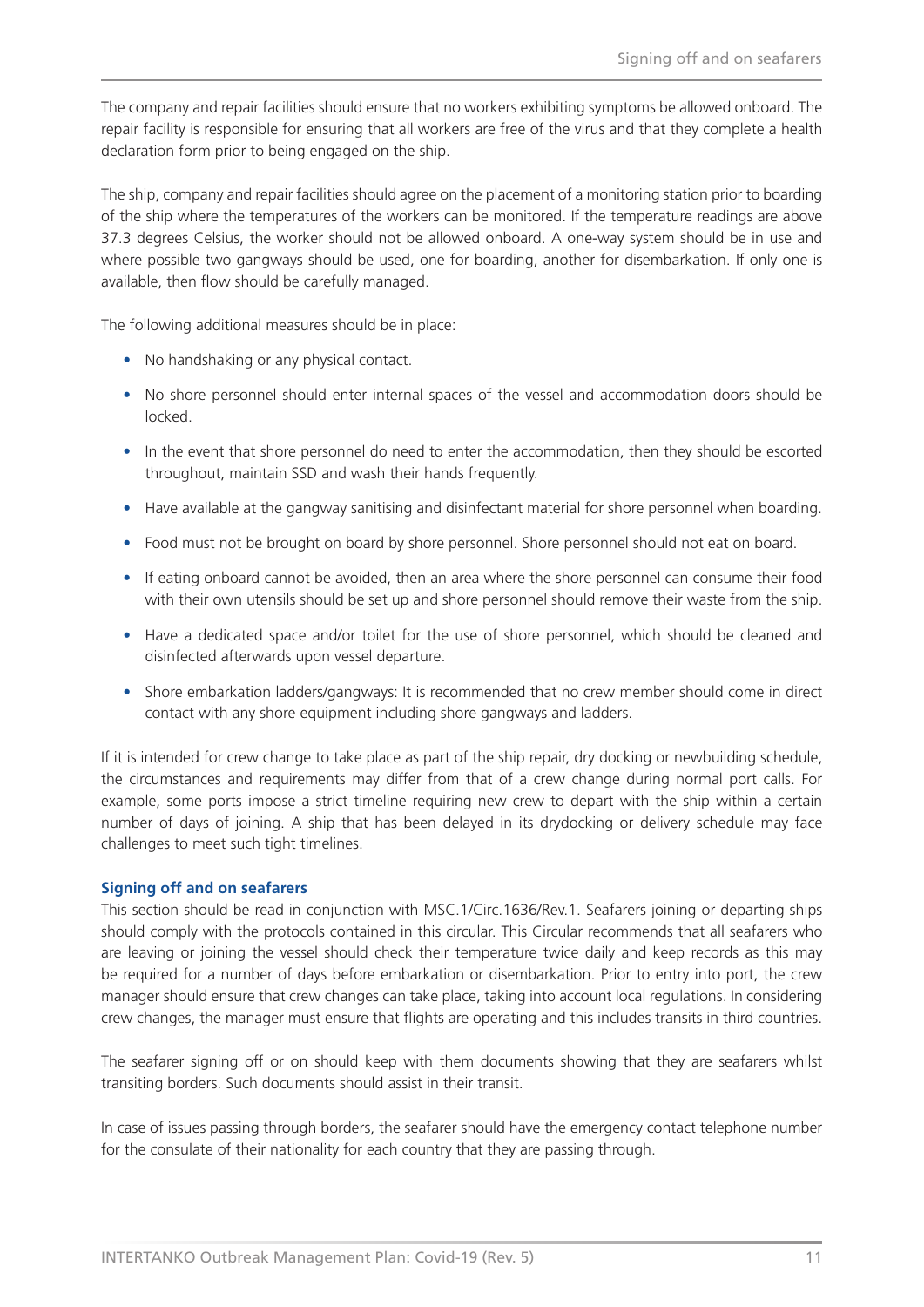It is vital to ensure trust in the crew change arrangements that no crew member joins a ship if they are feeling ill or suffering from flu-like symptoms. While the WHO does not advise routine PCR testing of on-signing seafarers for Covid-19, many countries require one. In complying with such regulations, where a regulation states that a PCR test must be taken a certain number of hours prior to departure, the 'hours' is in reference to the time of the test and not the time the results are issued.

SSD procedures should be in place during the handover between the on and off-signing seafarer. It is recommended that seafarers be expected to practise SSD for the period of time defined by the Flag State or Port State or state of nationality of the seafarer after joining the ship.

The off-signing seafarer must report to the company if during the 14 days after leaving the ship, they become ill or exhibit flu-like symptoms. Similarly, if there is a suspected outbreak on board, the company must inform all off-signers of the situation within 14 days of their departure from the ship.

#### **Vaccinated seafarers**

Many seafarers will have been vaccinated and boosted and should carry proof of vaccination with them whilst travelling. It is recommended that vaccinations which are administered should be on the WHO list of vaccines which are under review for Emergency Use Listing (EUL).

Vaccinated persons backed up with a booster dose should either be immune from the virus or the effects of catching the disease are greatly reduced. Only a small percentage of those fully vaccinated have required hospital treatment. SSD and the use of PPE should continue to be used when in close proximity to shore workers.

It is now clear that being fully vaccinated does not stop a person from transmitting the virus and unvaccinated seafarers should maintain SSD from any new joiner for up to 10 days.

Further guidance can be found in the IMO published Circular Letter No.4204/Add.41 Coronavirus (COVID-19) Roadmap for Vaccination of International Seafarers and the industry guidance *Coronavirus (COVID-19) Vaccination for Seafarers and Shipping Companies: A Practical Guide Your Questions Answered.*

#### **Suspected case**

#### **Seafarer with a positive test or with Covid-19 symptoms**

Any seafarer with a positive test should isolate in their cabin or the sick bay. Fully vaccinated seafarers, or those who have had Covid-19 confirmed on a PCR test within the last 90 days and who have a negative test and have minor or no symptoms, may continue to work as normal provided they have no underlying conditions, maintain SSD and keep a twice daily temperature log. They should repeat the rapid test five days after contact with the case and report the result to the officer responsible for medical care.

Unvaccinated or partially vaccinated seafarers should be asked to isolate and quarantine themselves in their cabin for five days if this is feasible, given their role on board and the operational requirements of the ship. They should take a further test on day five before leaving isolation. This may be a rapid test or PCR test as available or required by relevant authorities when in port.

If isolation of all unvaccinated or partially vaccinated seafarers is not possible, they should take a rapid test every day and report the result to the officer responsible for medical care.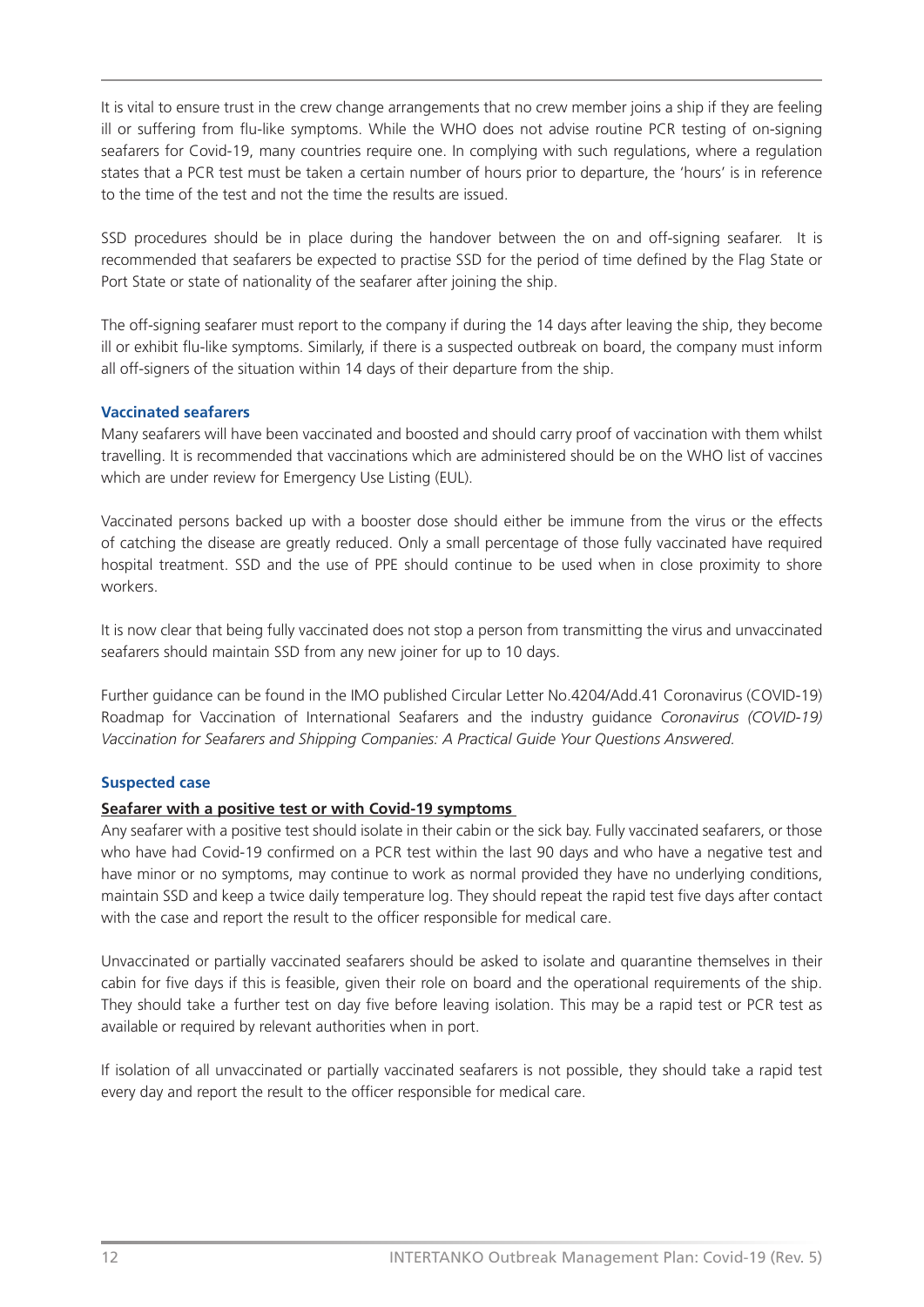For Seafarers requiring medical attention, tele-medical advice should be sought and the following steps should be taken:

- Isolate the infected person in the hospital, or in a cabin with a separate toilet and bathing facilities, ensure the air-conditioning duct is isolated and that independent ventilation is used (the WHO advises that the door should be closed);
- During isolation, the seafarer should not undertake any duties;
- For a suspected case, seek medical advice to confirm symptoms are consistent with Covid-19;
- Limit the number of carers of the patient, ideally assign one person who is in a good health without risk conditions;
- No visitors:
- Carer should wear PPE consisting of N95 respirator masks or medical masks, and disposable gloves;
- For close contact (e.g. to bathe or turn the patient), plastic overalls or aprons are essential;
- All PPE should be disposed of after each contact with the patient;
- Avoid direct contact with body fluids, particularly oral or respiratory secretions, and stools;
- Infected person's cabin and belonging to be sanitised;
- Do not touch an infected person's belongings, clothes, sheets or their bodily fluids.

As soon as a seafarer tests positive, or when a suspected case is discovered, then the company should be informed immediately and medical advice sought. The company should also inform the Flag State of the ship, the nation state of the seafarer and the ship's P&I Club. Due to the risk of deterioration and to reduce the risk of on-board transmission, all confirmed and suspected cases should be disembarked at the nearest appropriate port. If assistance is denied by a port, the Master should immediately identify if there are other ports in the immediate vicinity to provide the necessary help. Where multiple ports refuse for seafarers to be disembarked, this should immediately be reported to the international shipping organisations so that diplomatic requests can be made to the UN agencies.

#### **Test validity**

Very occasionally, seafarers have tested positive to tests when in circumstances where the seafarers are unlikely to be exposed. All tests contain a confidence level and some are more reliable than others. Whilst the PCR test is considered the gold standard, it does have a confidence level. When a result is provided, it should contain a Cycle threshold (Ct) value. All patients with a Ct value less than 35 may be considered as positive while those with a Ct value above 35 may be considered as negative. It should be noted that whilst false positives may occur, so can false negatives. Therefore, SSD should continue to be practiced.

Questions have been raised as to whether a vaccine can trigger a positive test result. None of the vaccines will cause a positive Covid-19 test result for the PCR or antigen test. This is because the tests check for active disease and not whether an individual is immune or not. The proteins produced following the vaccination are not expressed in the respiratory (i.e., nasal) tract, which is sampled during Covid-19 PCR or antigen testing. In the case of an antibody test, however, it may be possible to test positive. The serology test measures a person's Covid-19 immunity. Since the vaccine prompts an immune response, some antibody tests might show the result as positive.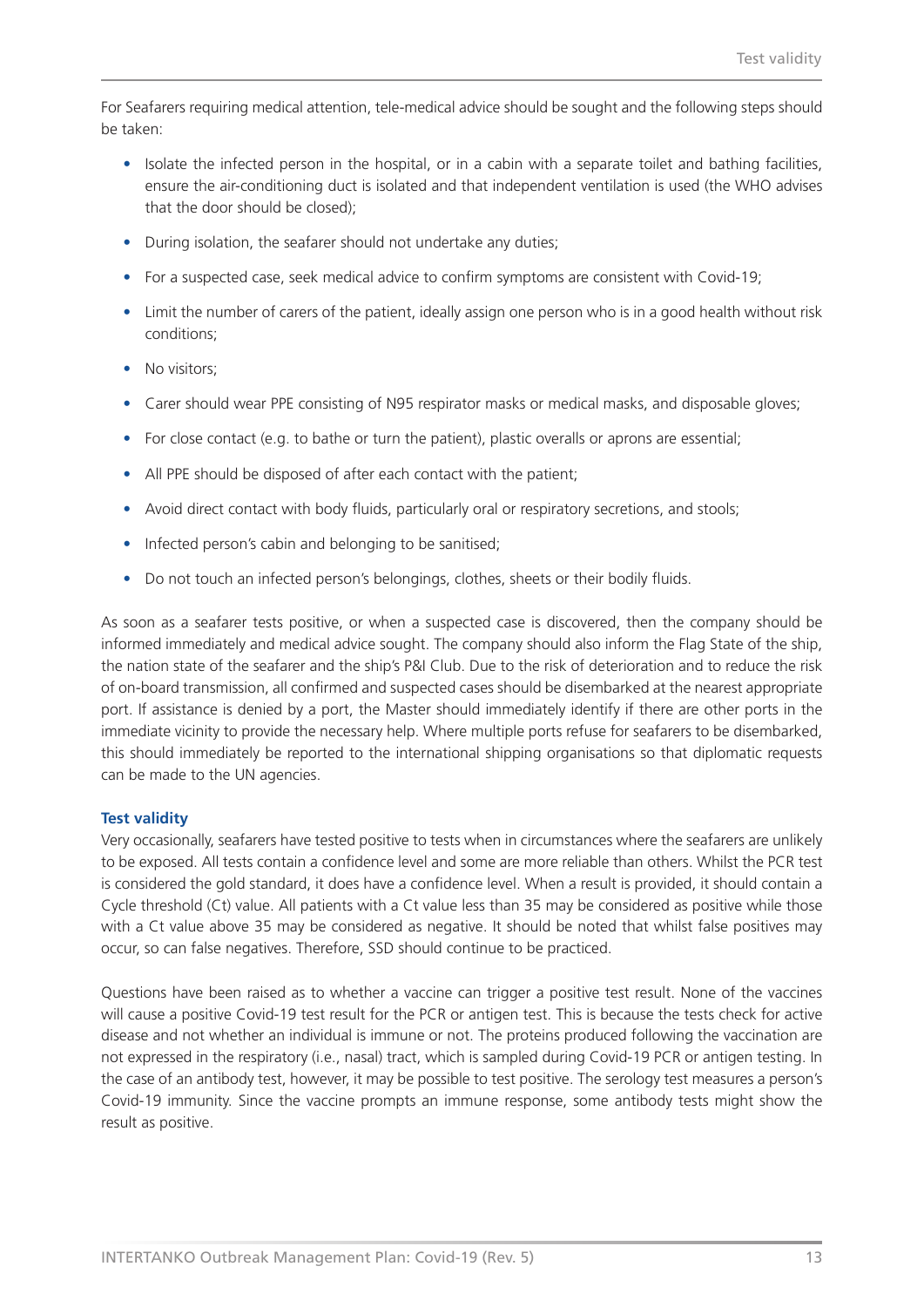#### **Medical waste disposal**

This form of medical waste is of two categories:

- **1.** infectious and
- **2.** non-infectious.

Infectious medical waste is liquid or solid waste that contains pathogens in sufficient numbers and with sufficient virulence to cause infectious disease in susceptible hosts exposed to the waste.

Non-infectious medical waste includes disposable medical supplies and materials that do not fall into the category of infectious medical waste.

Infectious waste should be safely stored or sterilised, e.g. by steam, and suitably packaged for ultimate disposal ashore. Medical waste should be labelled. Ships properly equipped may incinerate paper- and cloth-based medical waste but not plastic and wet materials. Sharps should be collected in plastic autoclavable sharps containers and retained on board for ultimate disposal ashore. Unused sharps should be disposed of ashore in the same manner as medical waste.

Liquid medical wastes may be disposed of by discharging them into the sanitary system. All sewage should be managed with the assumption that it will contain human pathogens such as thermotolerant coliforms and therefore be treated through the ship's sewage treatment plant (MEPC Resolution 227 (64) IMO Guidelines for Sewage Treatment Plants).

Non-infectious medical waste may be disposed of as garbage, not requiring steam sterilising or special handling.

Medical waste should be carefully handled and stored with clear labelling. It should be recorded under Domestic Waste – Category C until landed ashore.

#### **Medical repatriation**

Various international regulations include requirements for coastal and port states to provide medical assistance for seafarers in need. Regulation 4.1 of the ILO Maritime Labour Convention (MLC), 2006, as amended, requires that seafarers on board ships who are in need of immediate medical care are given access to medical facilities on shore. IMO Circular letter CL 4204 add 10 states: Port States must ensure that seafarers on board ships in their territory who are in need of immediate care are given access to medical facilities ashore.

WHO advises that pulse oximeters should be carried onboard to assess oxygen saturation in the blood. A medical log book which should include the patient's temperature and blood oxygen levels shall be maintained so that it can be shared with Telemedical Maritime Assistance Service (TMAS) for its assessment of the patient condition.

If there is any deterioration in the patient's condition, the patient should be assessed in person if not already done so and TMAS should be contacted. More regular assessments are then likely to be necessary. Medical oxygen and other treatments, if necessary, as advised by TMAS can be administered. Any additional medication should be discussed with a doctor ashore before being prescribed to a sick seafarer until disembarkation. Ship owners may want to do a risk assessment and place additional or alternative forms of oxygen supplies on board in the event that multiple crew members concurrently require oxygen therapy and medical care ashore cannot be reached immediately.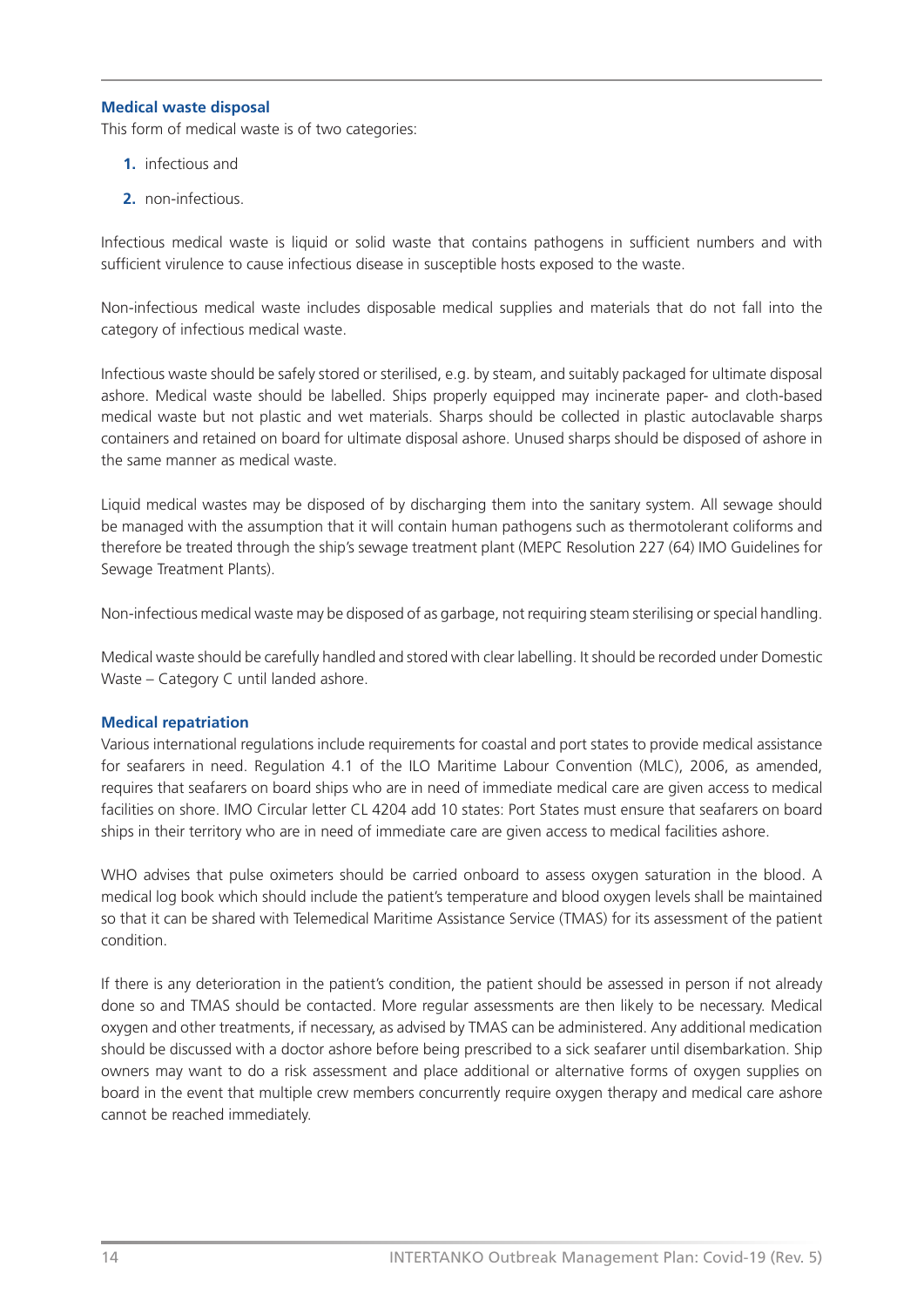Due to the possibility of deterioration and to prevent onward transmission on board, all confirmed and suspected cases should be disembarked and coastal and port States should comply with IMO CL 4204 add 23 section 7.5 which states: Arrange for the prompt disembarkation and transfer of the suspected or confirmed case of Covid-19 from the ship to a medical facility ashore for further assessment, testing isolation or medical care, as appropriate. The company should inform the Port State of the need of urgent medical attention. Local agents and P&I Clubs should be kept informed of all plans.

The ship should determine the best evacuation route for the seafarer and a plan should be in place to ensure that the minimum amount of contact is made between the suspected case and those assisting in the evacuation. SSD should be in place as much as possible. All involved in the transfer of persons should wear appropriate PPE. Agreement between the Port State and the ship should be achieved on this evacuation plan.

Once the suspected case has been successfully evacuated ashore, the route and accommodation of the seafarer should be thoroughly cleaned and all PPE and bedding disposed of.

Close monitoring of the remaining ship's crew for any signs of infection should be continued for 14 days after the suspected case has been disembarked. The company should keep the ship informed of any test results on the suspected case.

#### **Ongoing monitoring**

Seafarers, port officials, Pilot or anyone who has been on board the ship must inform the company if they fall ill with a fever, flu-like symptoms or test positive for Covid-19 within two weeks of departing the vessel.

#### **Crew training**

Owners should ensure that all crew on board are well familiarised with the content of the plan and this should be practised prior to entering ports.